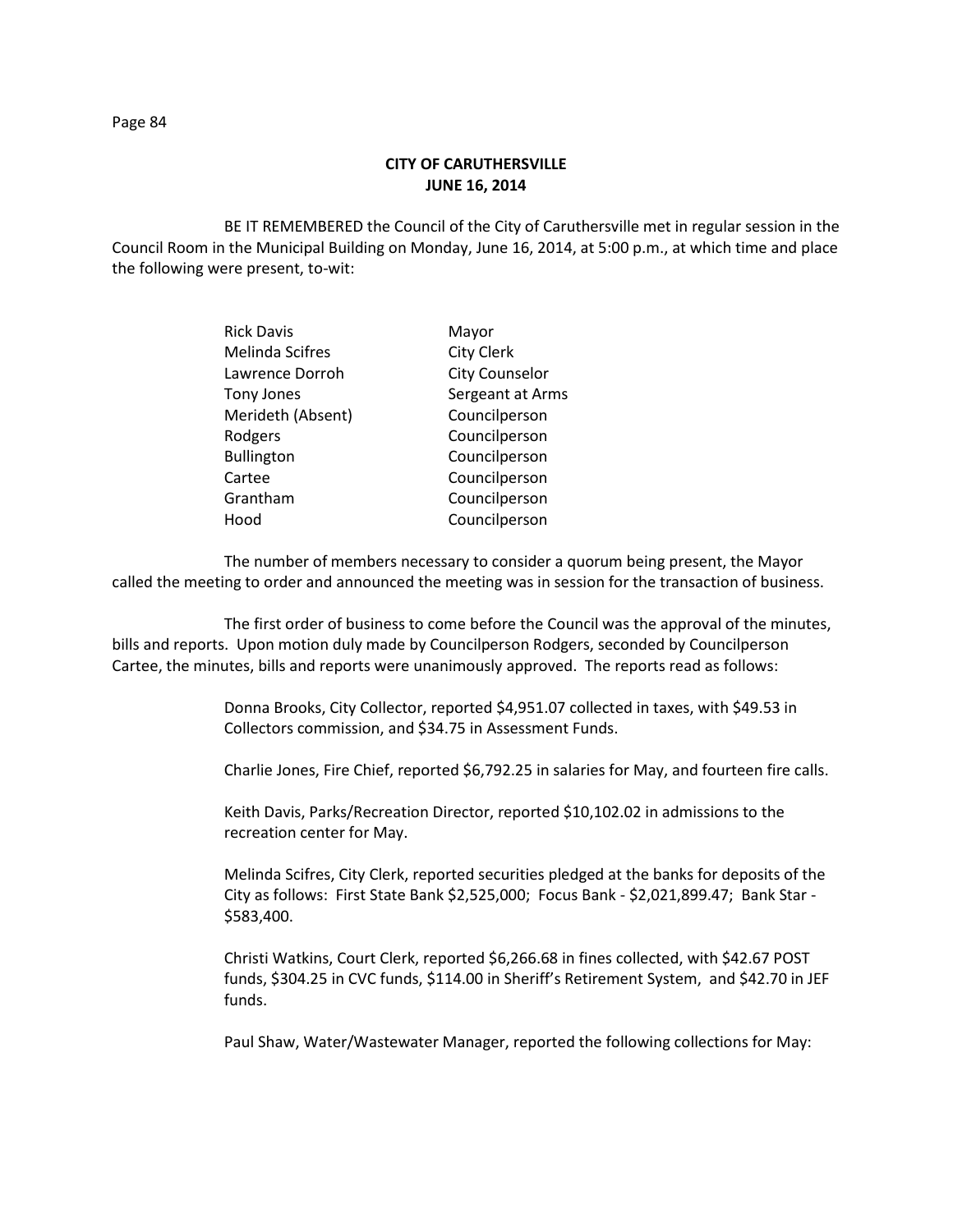| Water                  | \$74,559.09  |
|------------------------|--------------|
| Sewer Use              | 20,751.94    |
| Garbage Fees           | 35,699.82    |
| Meter Serv.            | 796.35       |
| Mos. Spray             | 561.70       |
| <b>Primacy Fee</b>     | 3.00         |
| Sewer Bond             | 10,375.42    |
| Bond Serv.             | 541.00       |
| Interest               | 117.81       |
| Long/Short             | $-301.78$    |
| <b>Credit Card Fee</b> | $-291.19$    |
| TOTAL                  | \$142,813.16 |

Fire Chief Jones then reported between June 7 through June 16, there were four fire calls. He has scheduled training for the area departments at the Marquis Plant on Hwy 84. The Council will need to sign for acceptance on the promulgation statement for the Emergency Operation Plan. The information will be sent to the state and placed on file. Fire Chief Jones then reported J & M Display will conduct the fireworks display on Friday, July 4. The display will be on Bunge property behind City Hall when it becomes dark. The manager of Bunge has given permission to use the property.

Police Chief Jones advised the community that fireworks will not be tolerated within the City limits. Citations will be given to parents for the offense. He then reported two officers attended class to qualify as firearm instructors. Officers Lucas Horrell and Quntazi Jones can now give training at the firing range in Steele to the officers, and can train them on the AR15 rifles. Police Chief Jones then reported he has met with ladies from the Civitan Club regarding ways to increase the Public Safety in their area.

Paul Shaw, Water/Wastewater Manager, reported the Primacy Fee and the Sewer Primacy Fee will be added to the water bills next month. This is a fee that DNR requires be added to the bills to assist in paying for the lab testing that is necessary for drinking water, and on wastewater. Mr. Shaw had presented the Council with a list of leaks that have been found in the City. He reported which leaks have been fixed. Mayor Davis asked that the Council be kept up-to-date on the progress of the repairs.

Terry Rushing, Street Commissioner, reported during the last storm there was wind that blew some trees over, and the streets were starting to flood because a storm drain pump had quit. He thanked the Police, Fire, Water and Sewer departments for their assistance during the storm. The efforts displayed a lot of teamwork. The dump truck that hauls the cold asphalt from Cape, lost power today, and will need to be fixed. Mr. Rushing reported he had attended an airport board meeting, where he learned the City has \$525,488 available in grant funds. The engineer has presented plans for a five unit hangar. Bids will be opened on July 9 for this project. Future funds may not be given to the City unless the airport becomes a ten based unit facility.

Randall Lee reported that 45 of the properties on his list from last meeting have mowed their properties, but he has sent out fourteen new notices. Twenty-One properties will be turned over to the Street department to be mowed, and ten citations have been submitted to the court. Mr. Lee then reported he has issued two notices to vacate of demolish a structure. He has continued working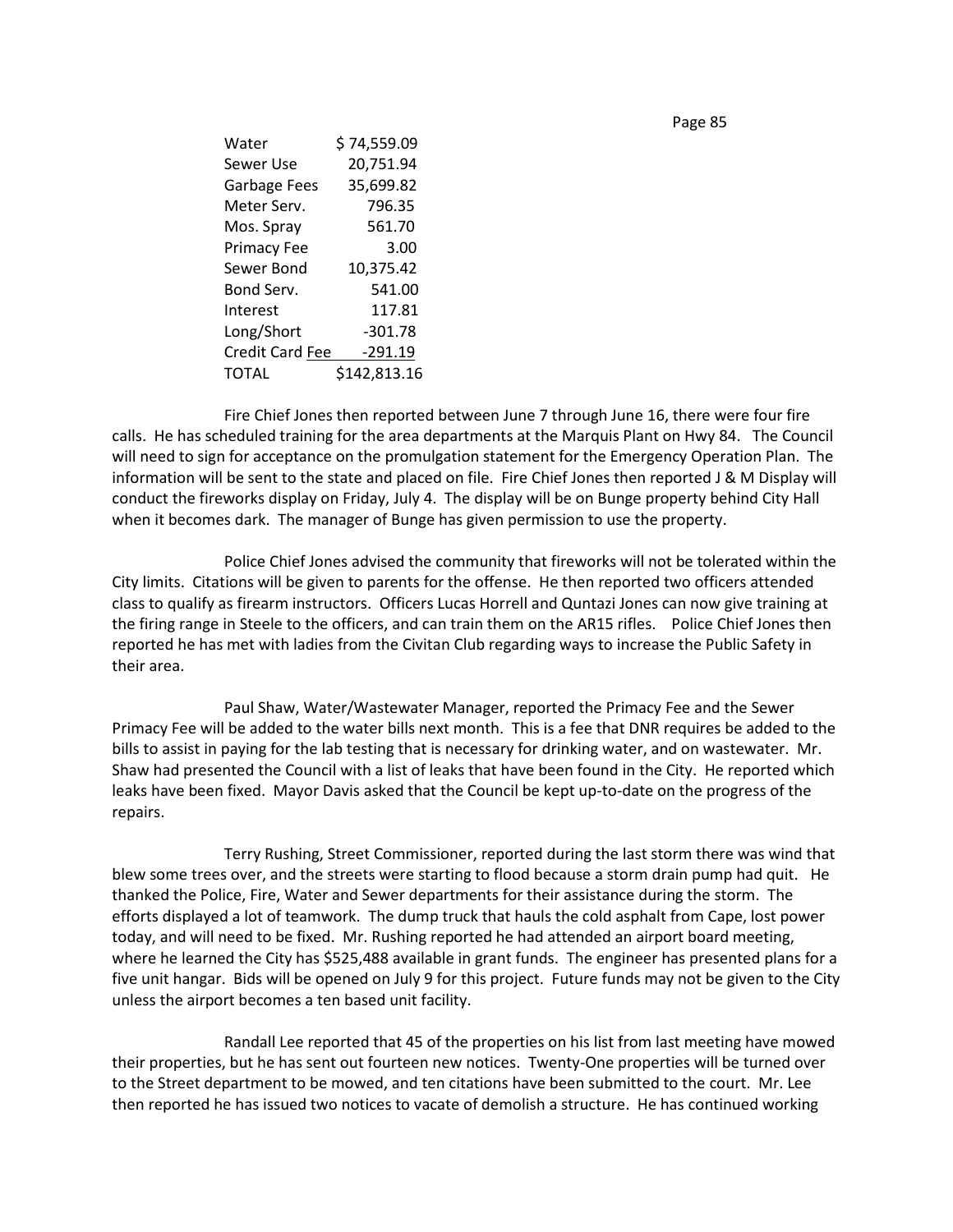with one property owner regarding tall grass at multiple sites. He inspected the salvage yard and found several violations, he has talked with the owners, and will be sending a written notice.

Wanda Proctor of 1111 West  $11<sup>th</sup>$  Street then appeared before the Council regarding the water line that had been recently placed down Collins. The contractor did not fix the block between 11<sup>th</sup> and 12<sup>th</sup> Streets, but her husband did correct the problem. Paul Shaw reported he will check the problem, and discuss this with the engineer.

Dorothea Cagle then appeared before the Council to ask who is responsible for mowing the alleys. Counselor Dorroh stated it could be considered the City's responsibility because of the utility easements. However, it the alley closes it reverts to adjacent property owners and could be considered as part of the owner's property. The City would need to purchase equipment, and additional manpower to clean the alleys. The Street Commissioner stated the City crews will go into an alley when it is reported, and do the initial clean up, so the property owners can continue to maintain.

A resident of 1900 Dudley then came before the Council to ask whose responsibility it is to remove road kill such as a skunk from the road. Mr. Rushing reported he will contact the animal control officer about the animal.

Mayor Davis then reported to the Council that the City's Economic Developer will not be working as closely with the City in the future. He will be working at the Port Authority. Mr. Ferguson has advised that he will still work some as Economic Developer, but his main job will be the Port.

The next item of business to come before the Council was budget amendments for the 2013-2014 fiscal year as prepared by Doug McDowell, CPA. Mr. McDowell asked the Council to authorize him to make necessary amendments to the budget once the year ends to keep the City in compliance with State law. After discussion, Councilperson Grantham motioned to allow Mr. McDowell to make the amendments as requested, with Councilperson Bullington seconding, and motion carried unanimously.

Mr. McDowell had presented a preliminary sheet for budget amendments to the Council, as follows:

See next page